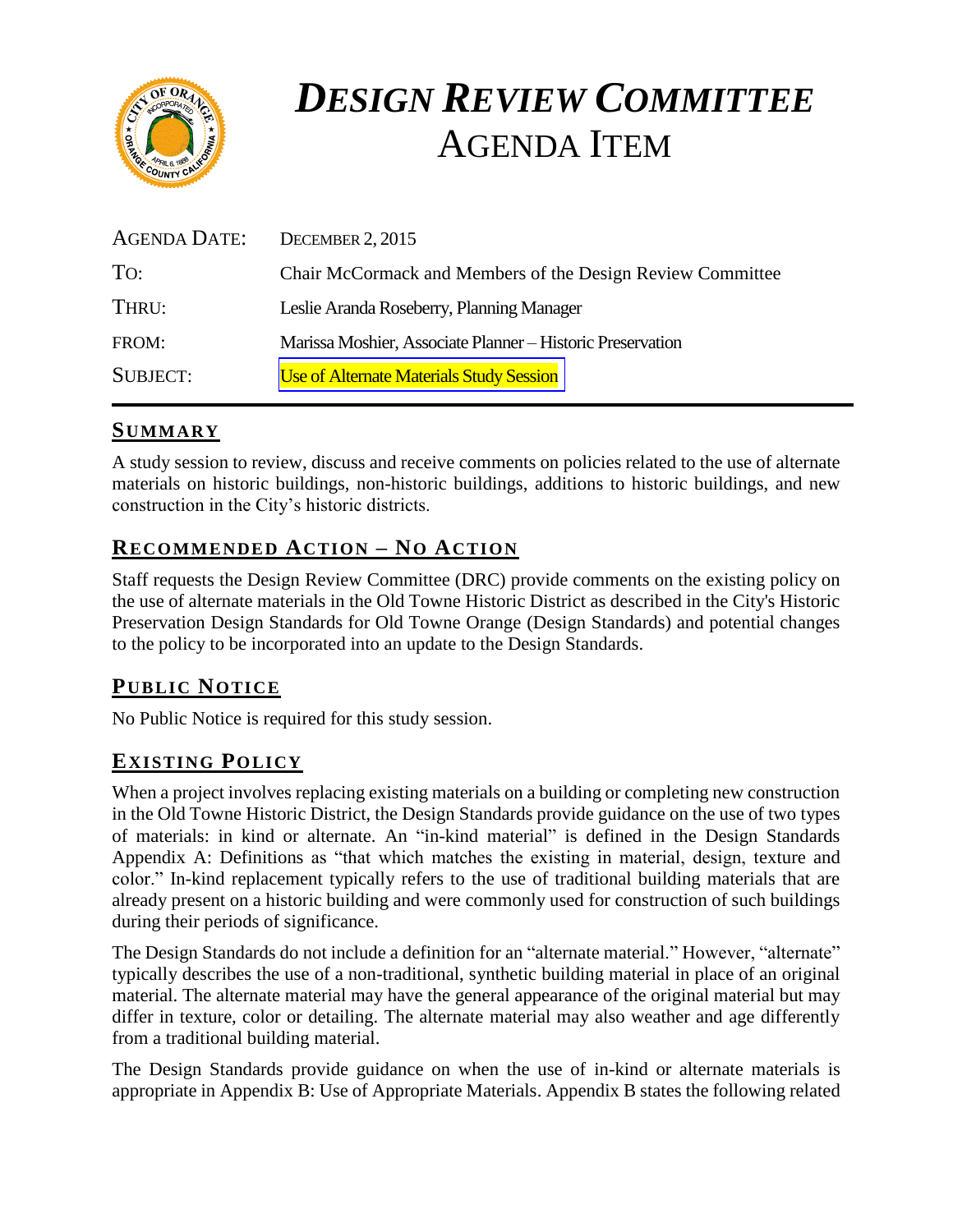to the use of materials for repairs to historic buildings, additions to historic buildings and new construction:

#### Maintenance, Repair and Alteration

The policy is to retain, repair or restore rather than replace historic building materials. Where severely deteriorated or irreparable historic building materials must be replaced, only areas of deterioration shall be replaced with in-kind materials matching existing in material, design, texture and color.

#### **Additions**

Additions which are compatible in scale and character with existing historic and nonhistoric resources shall utilize in-kind materials and shall be differentiated from existing by a change in plane, offset, reveal or other demarcation so that it is clear where the historic resource ends.

#### New Infill Development

Use of in-kind materials on new infill development is encouraged but not required. Use of alternate materials may be used where such elements and materials convey the appearance of like features on existing resources on the property. The materials used for new infill development (whether occurring on vacant or developed property) shall be compatible with those materials that are original to historic structures in Old Towne.

The Design Standards also provide the potential for applicants to propose use of an alternate material on a historic building in the Design Criteria and Development Standards section under "4. Materials" (Page 30):

Material substitutes will be considered during project review (fiber-glass columns, tin cornices, etc.); however, traditional detailing and intent shall be maintained. Any improvements, restoration, or new construction shall duplicate traditional original details and materials as accurately as possible.

In summary, the existing policy in the Design Standards states that:

- 1) In-kind materials should be used for repairs and additions to historic buildings. Alternate materials may be considered on a limited, case-by-case basis, if the appearance and detailing of the alternate material adequately matches the historic material.
- 2) In-kind materials are encouraged for new construction, but alternate materials may be considered if they convey the appearance of similar features on historic buildings.

## **ALTERNATE MATERIALS AND THE** *SECRETARY'S STANDARDS*

The *Secretary of the Interior's Standards for the Treatment of Historic Properties* (*Secretary's Standards*) generally recommends in-kind replacement of historic materials, only when replacement is necessitated by deterioration of the historic feature. Rehabilitation Standard 6 states: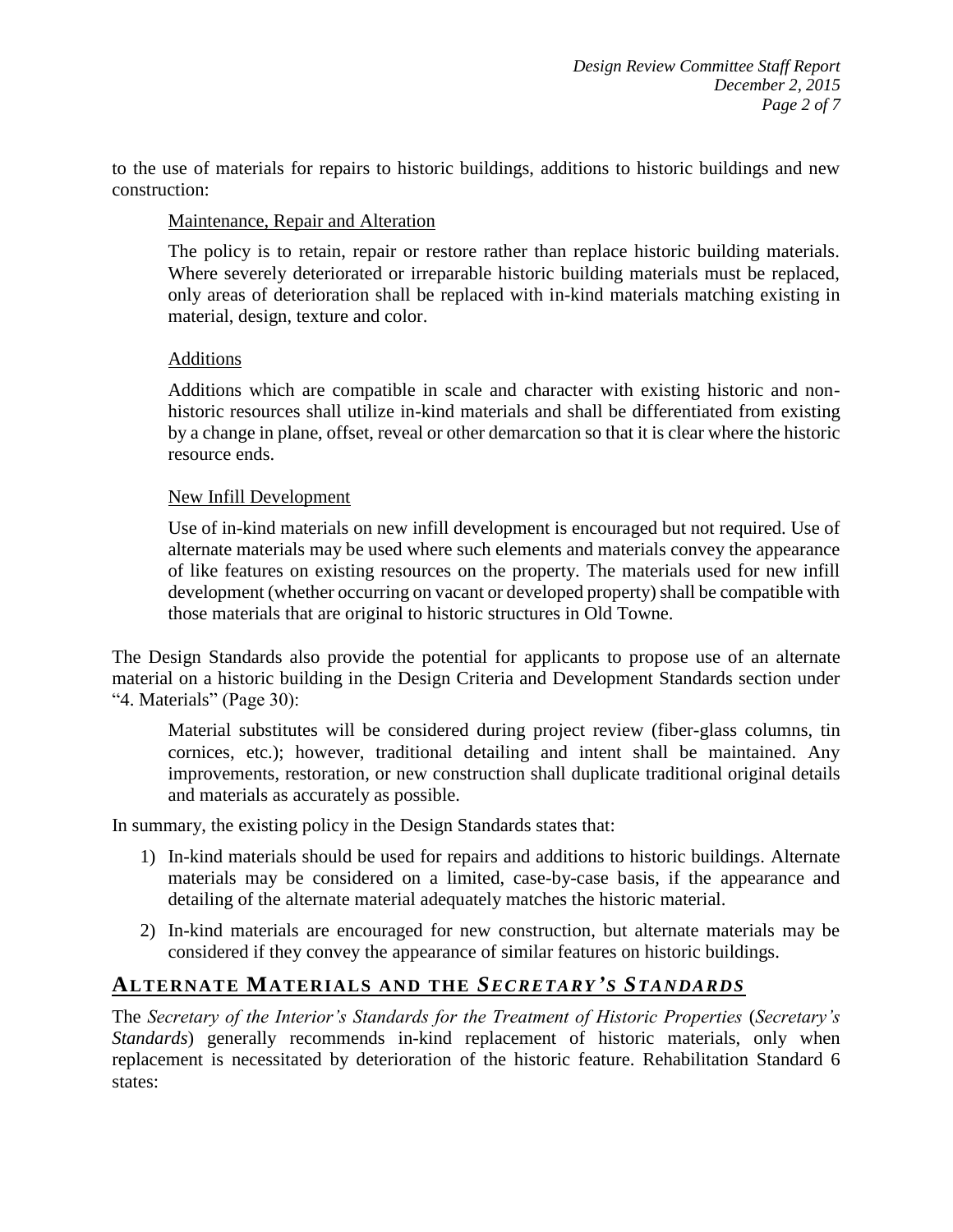Deteriorated historic features shall be repaired rather than replaced. Where the severity of deterioration requires replacement of a distinctive feature, the new feature shall match the old in design, color, texture, and other visual qualities, and where possible, materials.

Although the *Secretary's Standards* encourages in-kind replacement of historic materials, it provides flexibility for the use of alternate materials, if in-kind replacement is not feasible. The National Park Service provides guidance on the use of alternate materials on historic buildings in *Preservation Brief 16: The Use of Substitute Materials on Historic Building Exteriors* (Attachment 1). NPS recommends a conservative approach to the use of alternate materials to replace deteriorated original features on historic buildings. In conformance with the *Secretary's Standards*, NPS recommends that "substitute materials should be used only on a limited basis and only when they will match the appearance and general properties of the historic materials and will not damage the historic resource." NPS provides the following criteria for evaluating when the use of alternate materials may be appropriate on a historic building:

- 1) The historic material is unavailable.
- 2) The historic craft techniques and skilled artisans used to produce the historic material are unavailable.
- 3) The original building materials are poor quality and may cause deterioration to adjacent historic materials, or modern equivalents are substantially inferior to an alternate material.
- 4) Building code requirements prohibit use of the historic material.

If an alternate material is used, it should match the appearance of the historic material and should cause no further deterioration to the historic building. The appearance of the material includes the details, craftsmanship, color, texture, reflectivity and finish. NPS recommends that the closer a material is to the viewer, the more closely it should match the historic material and craftsmanship. The alternate material should also have sufficient longevity and durability to avoid becoming recognizable as a replacement material as the building ages and to avoid damaging the surrounding historic materials as it weathers.

## **TYP ES OF ALTERNATE MATERIALS**

The following are types of building features for which the DRC may be asked to consider alternate materials in the Old Towne Historic District. These are commonly available types of alternate materials that may be considered during project review and do not represent a complete list of potential alternate materials. For photographs of the common alternate materials described below and additional alternate materials that have been used in historic districts, see Attachment 3: Alternate Materials and Their Use in Historic Districts.

#### *Siding*

Cementitious siding has been considered as an alternate for wood siding on non-historic buildings or new construction. Cementitious siding is most commonly known by its commercial name, Hardie Board. Made from cement mixed with sand and cellulose fiber, it comes in a variety of widths, thicknesses, profiles and surface patterns. Hardie Board has been approved by the DRC for use on new detached construction in the Historic District. Generally, the smooth surface siding is considered to be compatible with wood siding on historic buildings. The wood-grained surface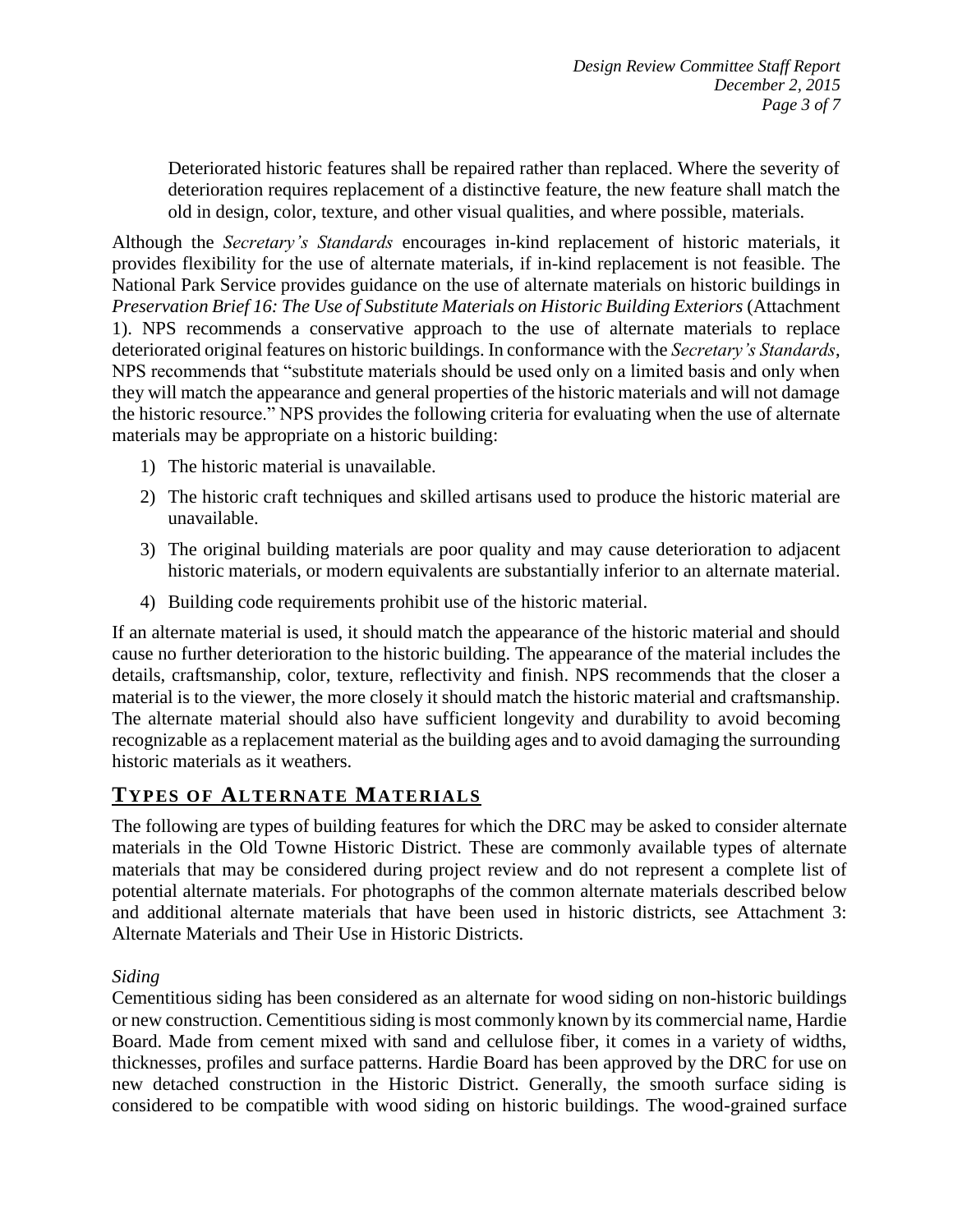siding does not adequately replicate the texture of historic wood siding and is less compatible with historic buildings in the Historic District.

#### *Windows*

Alternate materials for traditional wood or steel windows include aluminum-clad or vinyl-clad windows or full vinyl windows. Aluminum- or vinyl-clad windows have an aluminum or vinyl facing over a wood frame, sash and muntins. The purpose of the exterior cladding is to reduce the long term maintenance of a wood window. Such windows typically come in a variety of finish colors. The exterior of the window may be trimmed to match similar windows on historic buildings. Vinyl windows are composed entirely of vinyl for the frame, sash, and muntins. In general, staff will consider the use of alternate window materials in non-contributing buildings, if the existing windows are deteriorated and if the proposed window replacements are similar in style and appearance to the existing windows. Aluminum and vinyl-clad windows have been approved by the DRC for new infill construction in the Historic District. Typically, full vinyl windows are not considered to be compatible with the Historic District, unless they have a profile and depth to match comparable historic windows and may be trimmed to match similar windows.

#### *Doors*

Both exterior building and garage doors may be proposed for replacement with an alternate material, including aluminum, steel, fiberglass, vinyl and composite doors. Staff will consider the use of doors in alternate materials on non-historic buildings, if the exterior appearance of the door is compatible with the existing building and the Historic District. Staff has also considered the use of an alternate door material on the rear elevation of a contributing building.

#### *Porch Floors and Decks*

Composite porch floors are manufactured as imitation wood planks in a variety of textures and colors and may be used to replace deteriorated porches and decks. Porch floors that are visible from the street on front or side elevations of historic buildings will not be considered for replacement with a composite material. However, staff will consider the use of a composite for a new deck at the rear of a historic building. Staff will also consider the use of composite material for porches and decks on non-contributing buildings.

#### *Roofs*

Although wood shingle or shake roofs are rare in the Historic District, there are a small number of historic buildings that retain wood roof coverings. Orange Municipal Code Chapter 15 requires the use of a U.L. listed Class A rating for new roof coverings. To staff's knowledge, there are not readily available wood roof coverings that are guaranteed to meet the Class A rating over the life of the roof. The longevity and durability of contemporary wood roof products may also be substantially inferior to the performance of alternate roofing materials. Given the restrictions and disadvantages to using in-kind wood shingles or shakes, staff has considered and approved dimensional asphalt shingles as an alternate roofing material for replacing wood shingles on historic buildings in the Historic District.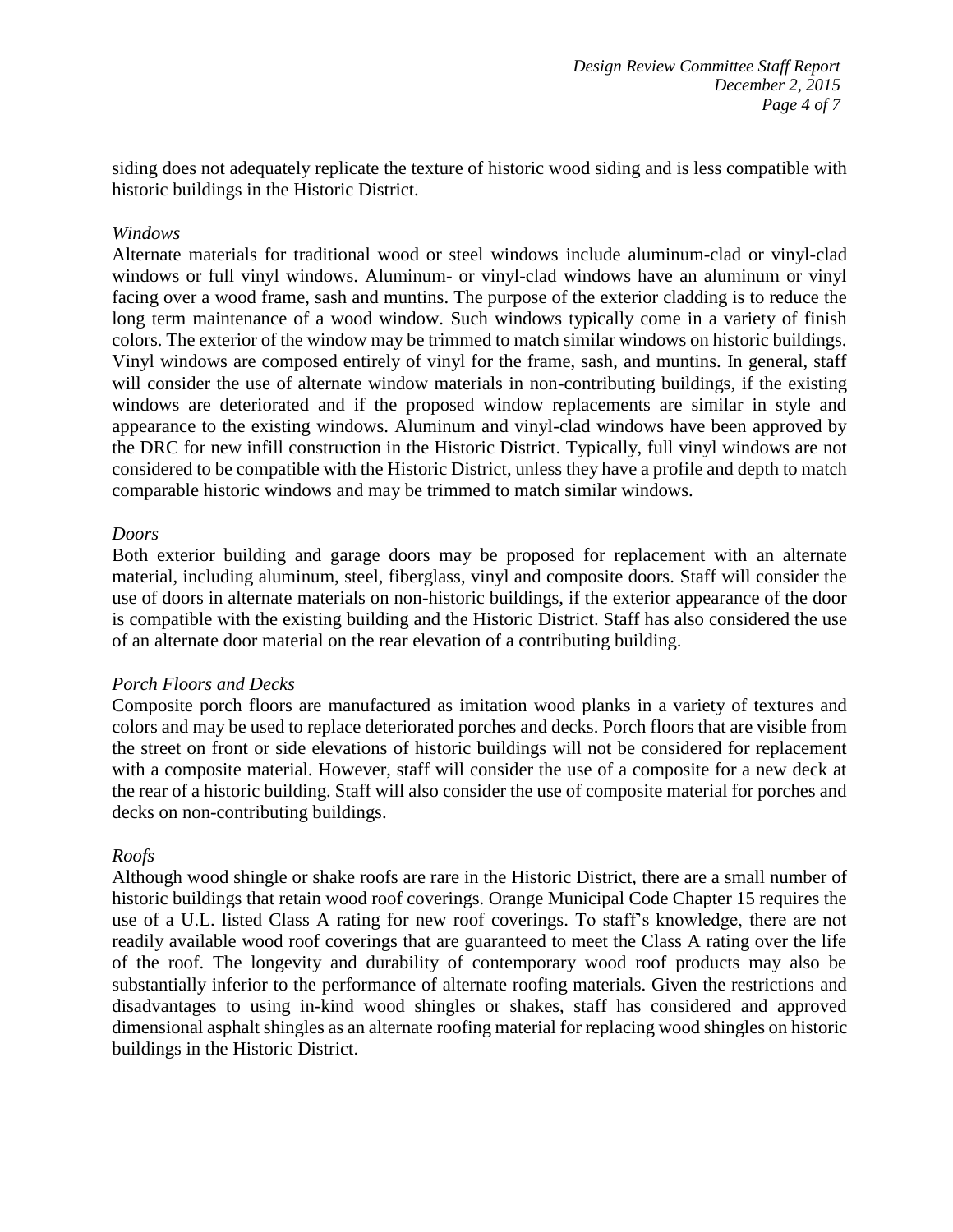*Fencing*

Vinyl fencing has been proposed as a potential alternate to traditional wood picket fences in the Historic District. The character of the streetscape plays an important role in the preservation of the Historic District, including maintaining compatible front and side yards fences on contributing and non-contributing properties. The use of vinyl fencing has been denied in the Historic District, because the material does not adequately replicate the appearance of historic fencing materials.

## **DISCUSSION TOP ICS**

#### **Issue 1: Use of Alternate Materials for Repairs to Historic Building**

The existing policy on the replacement of materials on historic buildings can be summarized as:

- 1) Replacement of historic materials on historic buildings shall be considered as a last resort, only when the existing materials are too deteriorated to be repaired.
- 2) When replacement is necessary, the replacement should be in kind, to exactly match the historic material in design, texture and color.
- 3) An alternate material may be considered only if the alternate material can accurately duplicate the historic material.

The National Park Service criteria for evaluating the use of alternate materials on historic buildings generally will not apply to the majority of materials on contributing buildings in the Old Towne Historic District. The types of materials found on historic buildings in Orange are readily available and of sufficient quality to allow in-kind replacement. In rare circumstances, the DRC may consider an alternate material, if the historic material is unavailable, poor quality or cannot be used under the building code.

Staff is requesting that the DRC comment on the existing policy related to the use of alternate materials on historic buildings. Staff has provided the following expanded policy for the DRC's consideration:

Historic materials shall be repaired, rather than replaced. If the historic material is too deteriorated to be repaired, it shall be replaced in kind. The in-kind replacement shall match the material, design, profile, texture and color of the historic feature.

Replacement of a historic material with an alternate material may be considered in limited circumstances. The proposed alternate material will be evaluated using the criteria described in National Park Service Preservation Brief 16: The Use of Substitute Materials on Historic Building Exteriors. The applicant will provide justification for the use of an alternate material, including information on the availability and performance of an in-kind replacement material. The applicant will also provide samples and specifications of the proposed alternate material, including information on performance and durability.

## **Issue 2: Use of Alternate Materials on Additions to Historic Buildings**

Under the Design Standards, additions to historic buildings are required to use traditional building materials that match the historic building in material, design, texture and color. An addition is required to be differentiated from the historic building by "a change in plane, offset, reveal or other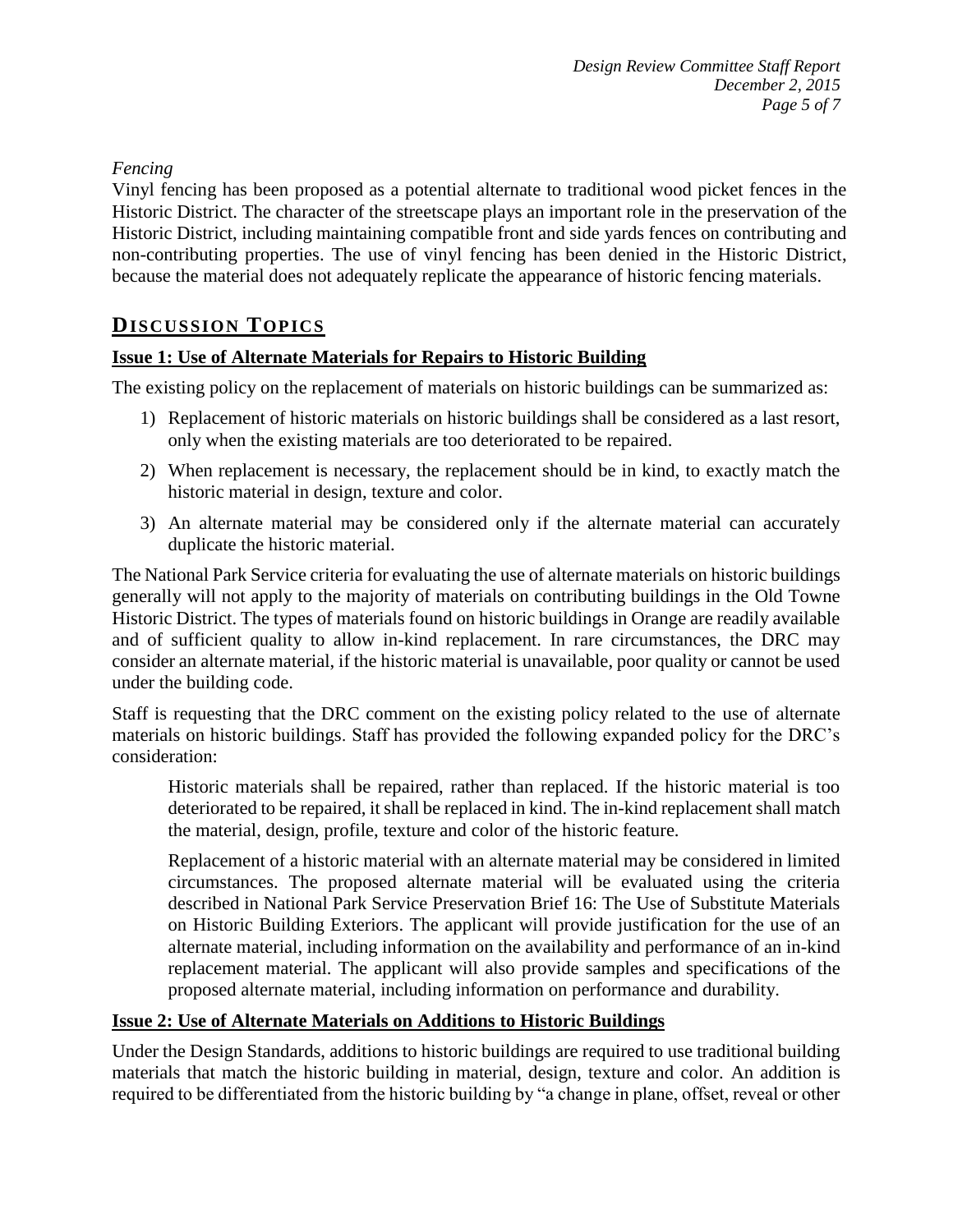demarcation." The DRC has consistently approved additions to historic buildings that use traditional building materials found on the existing historic building or comparable historic buildings in the neighborhood. Differentiation between the historic building and the addition is typically accomplished through a change in plane or a subtle change in the dimensions of the siding or other materials between the original and new construction. Although the additions are frequently on the rear elevation and are minimally visible from the street, the use of traditional building materials on the addition provides a cohesive and internally consistent design that is compatible with the historic building.

Staff is requesting that the DRC comment on the existing policy related to the use of alternate materials on additions to historic buildings. Staff has provided the following expanded policy for the DRC's consideration:

Additions to historic buildings shall use traditional building materials that are present on the existing historic building and comparable historic buildings in the Historic District. New building materials may differ from the historic materials in size, scale, or profile; however, the texture, color and detailing of new building materials on an addition should match the historic building, in order to be considered compatible.

#### **Issue 3: Use of Alternate Materials on Non-Contributing Buildings and New Infill Construction**

For new detached construction in the Historic District, the Design Standards encourage the use of traditional building materials. However, the DRC may consider the use of alternate materials if those materials adequately convey the appearance of similar features on comparable historic buildings. Under the existing policy, the DRC has approved projects for new construction that include the use of Hardie Board and aluminum- or vinyl-clad windows. For projects reviewed at the administrative level, staff has considered and approved the use of alternate materials for replacement of doors, windows and other architectural features on non-contributing buildings, provided that the appearance is compatible with the existing building and the Historic District.

Staff is requesting that the DRC comment on the use of alternate materials on non-contributing buildings and new detached infill construction. Staff has provided the following expanded policy for the DRC's consideration:

The use of traditional building materials found on historic buildings in the Historic District is encouraged for non-contributing buildings and new construction. Proposed exterior materials shall be compatible with the size, scale, design, texture and color of historic materials used on comparable buildings in the Historic District. Alternates to traditional building materials may be considered, if the alternate material is compatible with the design and appearance of comparable features on historic buildings.